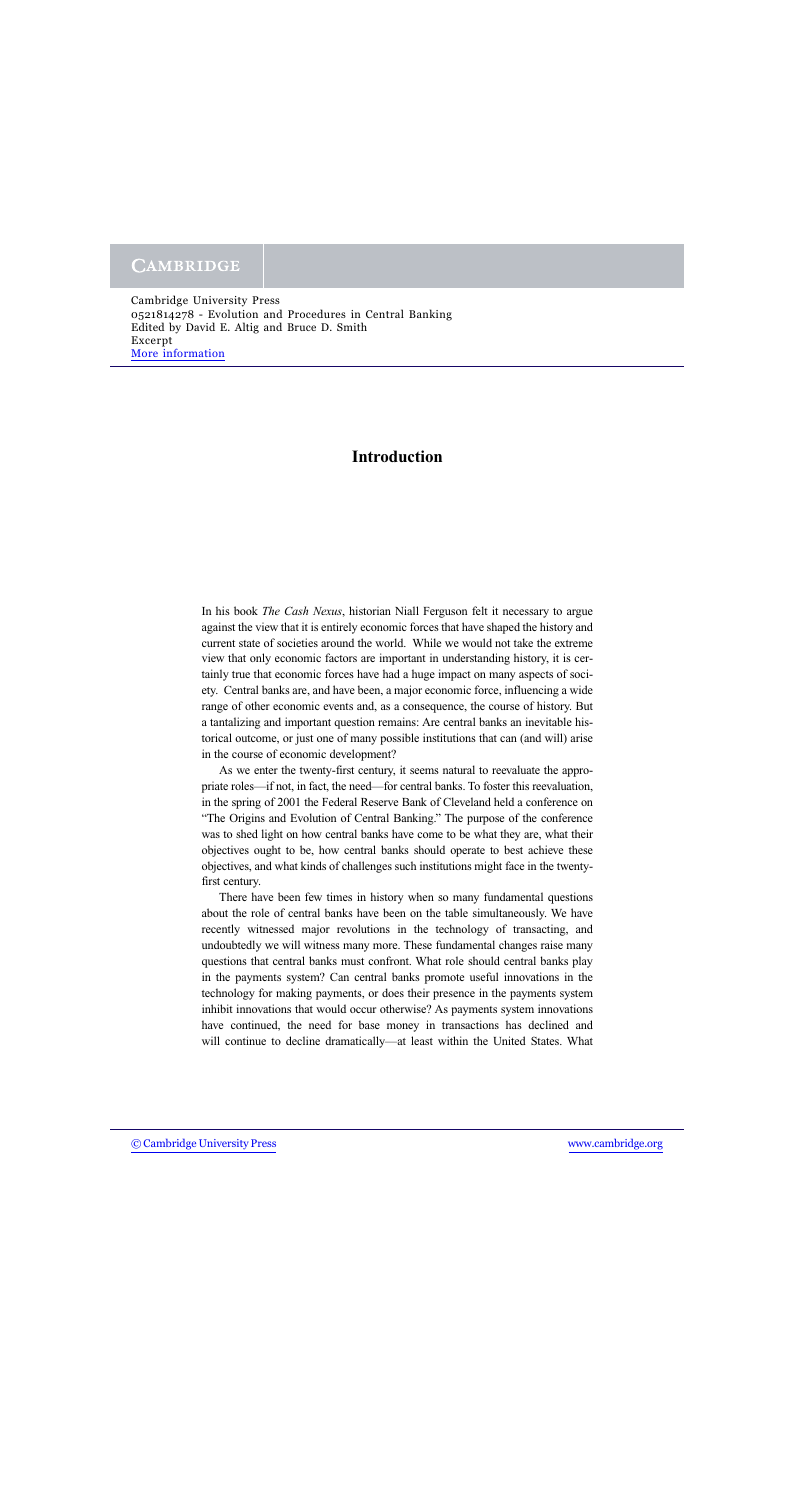Cambridge University Press 0521814278 - Evolution and Procedures in Central Banking Edited by David E. Altig and Bruce D. Smith Excerpt [More information](http://www.cambridge.org/0521814278)

#### *Introduction*

challenges does this pose for central banks? With a decline in the use of central bank liabilities in transactions, can central banks conduct monetary policy in traditional ways, or will their operating procedures need to be dramatically revised? Does a declining role for central bank liabilities in transactions pose a challenge to the maintenance of a stable price level?

Spurred in part by technological advances, the legal environment in which central banks operate has experienced rapid and dramatic change as well. Recent changes in banking legislation in the United States have made it possible for banks and nonbanks to play many new roles. This fact raises questions about the regulation of banks and of entities that provide payments services but do not operate under bank charters. What regulation is needed, and is the regulation of payments service providers optimally coupled with other central banking functions, such as the conduct of monetary policy? Should the "safety net" provided to banks be extended as they take on new functions and as nonbanks begin to perform many of the functions traditionally associated with banking? Some studies<sup>1</sup> suggest the provision of banking system safety nets, such as deposit insurance, actually increases the likelihood of a banking crisis, and that the existence of such safety nets raises the social costs of banking crises when they do occur. In the end, is the existence of a banking system safety net socially optimal?

These questions, of course, evoke other long-standing economic issues. To what extent do banks—or other payments service providers—need to be regulated at all? Why isn't market discipline sufficient for banks, as we often take it to be for other industries? Can coalitions of banks perform what amounts to "peer monitoring," thereby rendering government regulation unnecessary? And can organizations such as clearinghouses effectively provide liquidity as needed, as they have tried to do at various times in U.S. history before the advent of the Federal Reserve System?

The last question is an illustration of a historically important issue that has recently reemerged. Another example is the private provision of money. Hayek (1976) and others have argued that "the market" can provide currency as effectively—if not more so—than the government. The real bills doctrine, while not necessarily asserting Hayek's claim, certainly suggests that appropriately backed provision of currency and currency substitutes by private entities poses no threat to price stability or to the general functioning of the economy. This contrasts starkly with the sentiments of Friedman (1960) (and others), who argues that lending should be strictly segregated from currency issue.<sup>2</sup> In Friedman's view, the comingling of lending activity and the provision of payments instruments is a formula for creating "excessive economic volatility"—leading him to advocate that providers of payments instruments face 100 percent reserve requirements.3 This, of course, is

<sup>&</sup>lt;sup>1</sup> For instance, Demirguc-Kunt and Detragiache (2000) or Boyd, Kwak, and Smith (2002).<br><sup>2</sup> See Sargent and Wallace (1982) for a modern interpretation of these issues.<br><sup>3</sup> Some revisions of this viewpoint can, however, be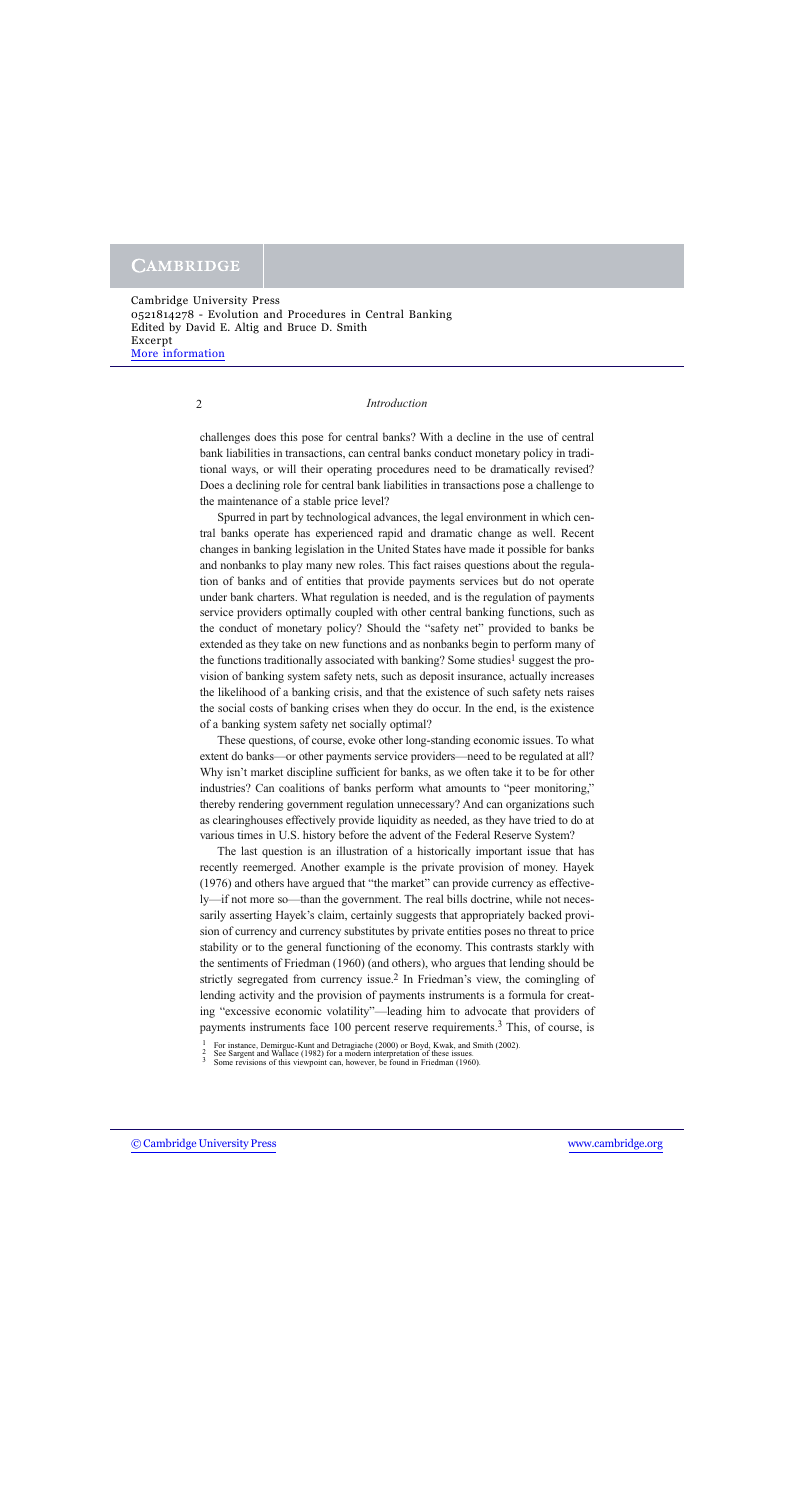an extreme version of other calls for "narrow banking," reflecting historical arguments that when private agents can create substitutes for base money, optimism or pessimism can cause the money stock to expand and contract, thereby creating multiplicities of equilibria. Many of these equilibria will display economic volatility that is a result of self-fulfilling prophecies.4

The history of banking and private currency provision is indeed marred by a long sequence of banking panics, some of which were accompanied by huge fluctuations in the value of privately issued currencies. The driving force behind the creation of the Federal Reserve System was the search for a way to prevent these events, or at least to mitigate their severity. But is it clear that modern economies need central banks to respond to extreme events, such as banking crises or stock market crashes? If so, how should central banks respond? Even today, thinking on this issue seems to have advanced little since Bagehot (1873), who argued that in a crisis, central banks should lend liberally on collateral that "would be good" under normal circumstances, but should charge a high rate of interest. How well does this advice apply today?

The set of questions confronting central banks—or the governments that create them—are even more complex in an international context. What kinds of exchange rate regimes contribute (or not) to banking and financial crises? Is the choice of an exchange rate regime just a way of determining whether a crisis manifests itself as a currency or a banking crisis, as Chang and Velasco (2000) suggest? When events such as the Asian financial crisis of 1997 occur, who should be the lender of last resort or the provider of the safety net? Should it be the national central bank, an international organization like the International Monetary Fund, or some combination of both?

Even if there is a need for central banks in their modern variations, does every country need one? The number of national currencies in the world is shrinking. Ecuador and El Salvador, for example, have formally adopted the dollar as their national currency, <sup>5</sup> and this kind of complete, or near complete, dollarization has been debated in many Latin American countries. In Europe, 13 national currencies already have been abandoned in favor of the euro, and more will certainly follow.

These observations raise some obvious questions: Which countries are good candidates for dollarization?<sup>6</sup> Which countries are good candidates for a new common currency, such as the euro? In monetary unions characterized by limited political unification, such as the European Monetary Union, how should monetary policy be formulated and implemented?

3

<sup>4</sup> See Smith (1988) for a formalization of this idea.<br>
<sup>5</sup> Cohen (2001) classifies Ecuador and El Salvador as "near-dollarized": "Independent states that rely primarily<br>
on one or more foreign currencies but also issue a to

on one or more foreign currencies but also issue a token local currency" (22).<br>
<sup>6</sup> See the May 2001 Journal of Money, Credit, and Banking—Federal Reserve Bank of Cleveland conference<br>
<sup>6</sup> See the May 2001 Journal of the s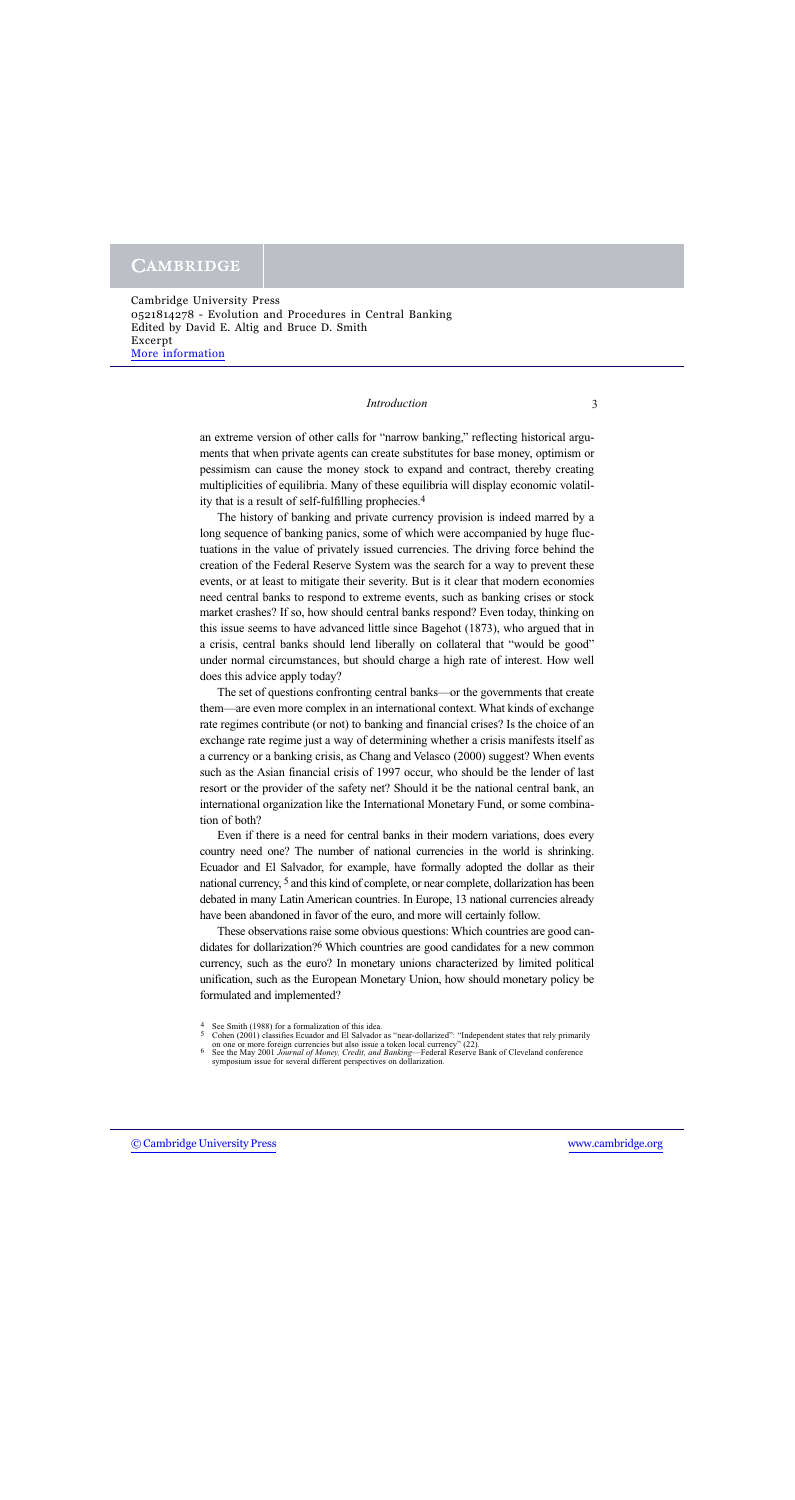Cambridge University Press 0521814278 - Evolution and Procedures in Central Banking Edited by David E. Altig and Bruce D. Smith Excerpt [More information](http://www.cambridge.org/0521814278)

#### 4 *Introduction*

Dollarization or currency unions raise questions as well for countries only peripherally involved in the adoption decision. For instance, what are the implications for the United States if many countries, or some large country like Mexico, unilaterally dollarize? Does this alter how United States monetary policy should be conducted? Does dollarization create channels through which volatility elsewhere can be transmitted to the U.S. economy? And, if the answer is yes, how should the Federal Reserve System respond to this possibility?7

Alternatively, one could ask how the formation of third-party monetary unions affects the policymaking of other nations. Will the European Monetary Union and the formation of the European Central Bank affect the way monetary policy will be—or ought to be—conducted in the United States or elsewhere? When one set of countries forms a common currency area, how should other countries respond? Does the formation of a common currency area make other areas more or less attractive?

All of these issues are inherently linked to questions about what central bank objectives should be and how they can or should be best achieved. There seems to be a consensus that the obvious objective of a central bank should be price stability: the maintenance of low and relatively stable rates of inflation. It may be surprising that such a consensus could have been achieved despite the academic literature, which so far has identified few major consequences for social welfare, even under sustained and relatively high rates of inflation. Nonetheless, such a consensus does seem to exist. Thus, it is natural to ask what kinds of challenges central banks face in maintaining price stability, and what mechanisms can best maintain stable price levels. Inflation targeting is now commonly advocated.<sup>8</sup> The maintenance of strong versions of fixed exchange rate regimes, such as currency boards or outright dollarization, is often suggested for places like Latin America.<sup>9</sup> Are these obvious, natural institutional choices, even if we agree the maintenance of price stability is an appropriate objective for a central bank?<sup>10</sup>

Moreover, ever-evolving environmental factors may threaten the maintenance of low inflation rates even among those institutions that have thus far proven capable of delivering on that objective. One is the need for seigniorage revenue, and the other is the (possibly misguided) view that central banks face an exploitable Phillip's curve trade-off. But less traditional problems also exist. For instance, in the United States, the use of central bank liabilities in domestic transactions is declining; this trend is expected to continue, and perhaps to accelerate.<sup>11</sup> Furthermore, traditional sources of demand for central bank liabilities, such as reserve requirements, have less and less significance in advanced economies such

To see Altig (2002) or Altig or Nosal (forthcoming) for informal discussions of these issues.<br>  $8 \text{ See, for instance, Leiderman and Svensson (1995) or Bernanke et al. (1999).$   $9 \text{ See, for instance, Calvo (2001).}$   $10 \text{ See Bencivenga, Huybens, and Smith (2000) for an argument that inflation targeting and fixed exchange rate}$ regimes create more scope for the indeterminacy of equilibrium and for endogenously arising volatility than does a regime of flexible exchange rates with a low and relatively constant rate of money growth.<br><sup>11</sup> See Schreft and Smith (2000) for a discussion.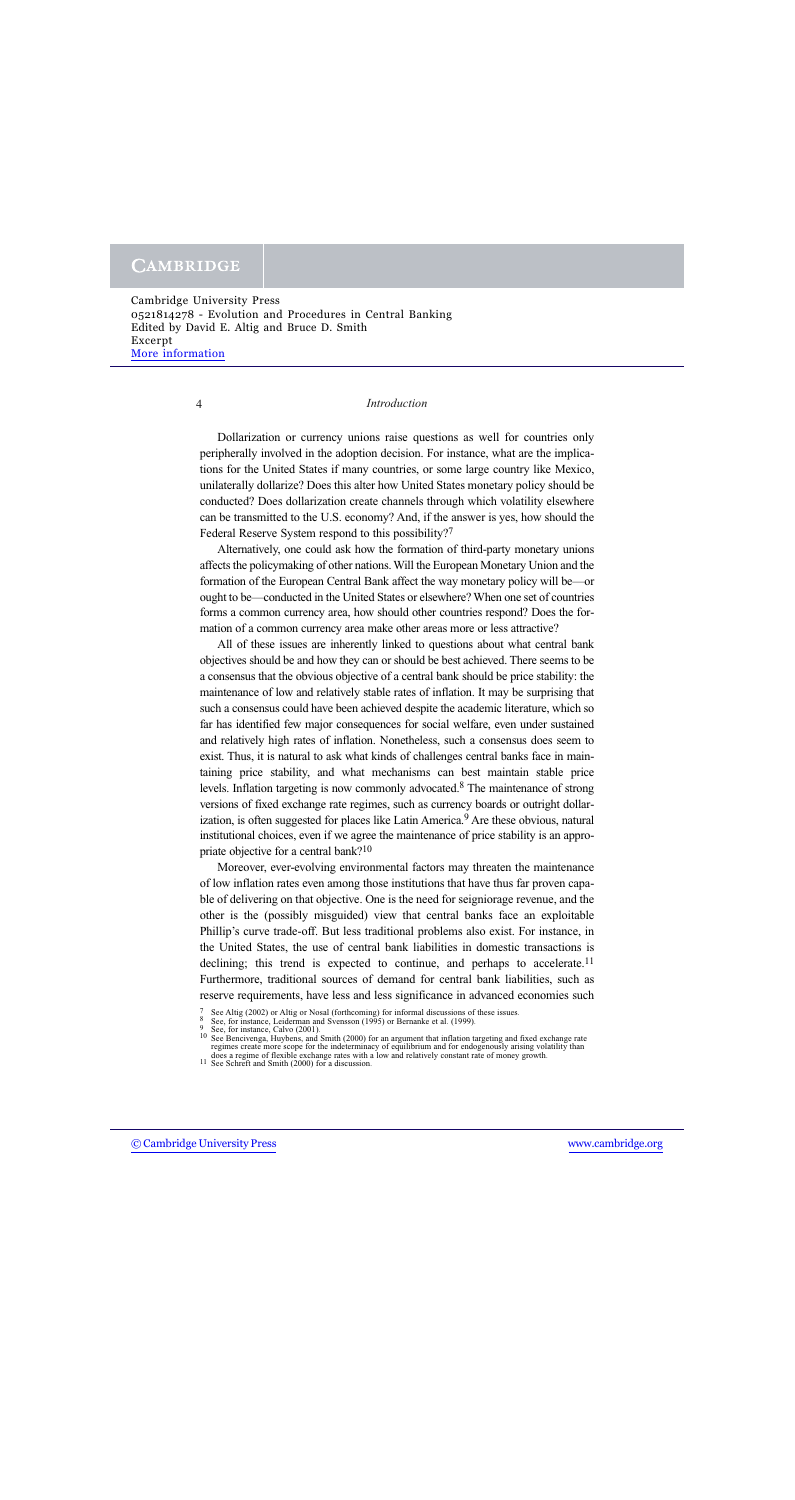as the United States. Does the decline in the demand for central bank liabilities threaten price stability? How does it affect the feasibility of various methods of conducting monetary policy?

Similarly, the potential for private agents to create currency substitutes—which is now legally and technologically feasible in the United States, for example—raises all of the questions we have already touched on: about the central bank's ability to guarantee price stability, about the feasibility of different policy operating procedures, and about the central bank's ability to maintain a uniform currency. Relatively little modern research has been done on the determination of the price level or rates of interest when private agents can issue liabilities that compete with currency. When many private entities can create currency substitutes, the following questions immediately arise: Will we observe several currencies that coexist but circulate against each other, or against outside money, at discounts or premiums that potentially fluctuate? If so, what are the economic consequences? Will privately issued currencies create a "race to the bottom" (the Gresham's law implication that poorly backed currencies will drive out better backed and more stable private currencies)? Or will the outcome be a Hayekian "race to the top" (in which the market disciplines the issuers of private currencies and guarantees that only adequately backed currencies will circulate)?12 And how does the answer to these questions affect what the central bank can and should do when private agents compete with it in the provision of currency?

Clearly, we have laid out a dauntingly large, diverse, and difficult set of questions. No single conference or volume could reasonably be expected to address all of them. The chapters in this volume largely focus on two questions: The need for central banks, and the maintenance of price stability by central banking institutions as we know them today.

## **DO WE NEED CENTRAL BANKS?**

Three papers in this volume—by Gary Gorton and Lixin Huang, Art Rolnick, Bruce Smith, and Warren Weber, and Alberto Trejos—explore the extent to which central banks are necessary to improve the functioning of an economy's banking and payments system.

Gorton and Huang explore whether large private banks or coalitions of small banks can effectively eliminate the need for government regulation of banking and the need for an outside entity—like a central bank—to provide liquidity in the event of a banking crisis. The authors proceed from the observation that central banks emerged as a response to systemic banking crises, but that some banking systems—such as that in the United States—seem to have been particularly prone to such problems. Others—the Canadian banking system, for instance—seem to

12 See Schreft (1997) for a presentation of alternative points of view on this topic.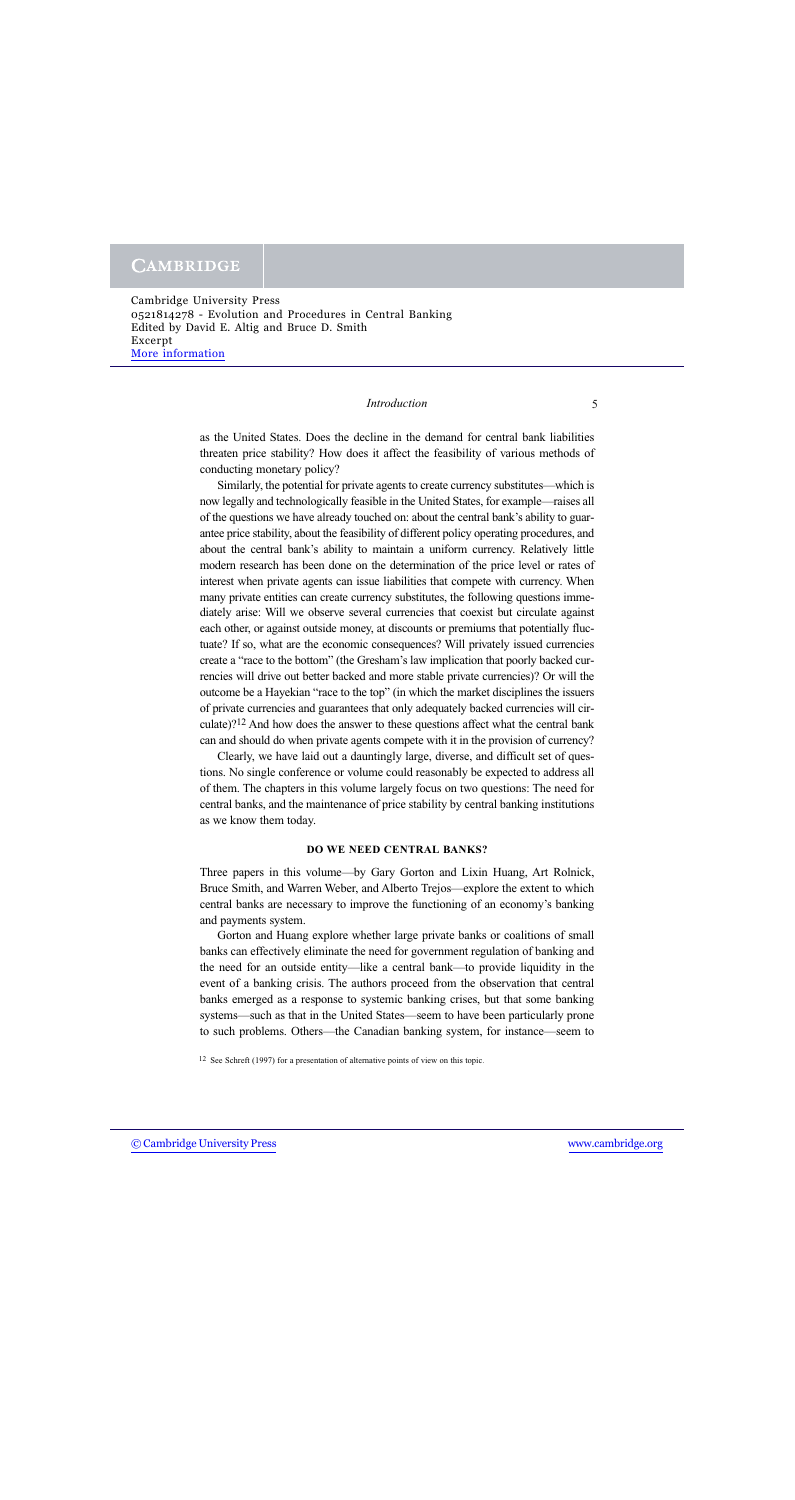#### *Introduction*

have been relatively immune. Gorton and Huang relate these differences in susceptibility to panics to the industrial organization of the banking system.

The analysis of Gorton and Huang's paper is based on the idea, familiar from Diamond and Dybvig (1983), that banking panics can emerge as part of the mechanism by which market participants effectively discipline and monitor banks. In particular, threats of large-scale withdrawals of deposits can be a means of deterring the moral hazard problems confronted in banking.<sup>13</sup> In Gorton and Huang's framework, however, the formation of bank coalitions, such as clearinghouses, also can serve as a device for resolving moral hazard. In addition, these coalitions can create liquidity in the event of a panic, in effect becoming their own lender of last resort.

The setup is relatively straightforward. Banks are imperfectly diversified and better informed than depositors about the return on their assets. Moral hazard problems arise in banking because banks may liquidate funds to their own advantage when they know the return on their assets is going to be low. To confront the resulting agency problem, depositors require banks to hold reserves. When reserve levels are high, banks are less likely to liquidate projects early in response to low returns. But to force banks to hold high levels of reserves, there must be some probability that withdrawal demand will be high. Thus, some potential for "panics" is required to induce banks to hold the necessary level of reserves.

In this context, Gorton and Huang consider three alternative structures for the banking system. One is a system of small unit banks, meant to approximate the situation that prevailed in the United States before the Federal Reserve System was created. Under unit banking, banks hold inefficiently high levels of reserves to reduce the potential for panics and to control the moral hazard problem. An alternative organizational structure allows unit banks to form bank coalitions. When banks enter a coalition, they agree to an asset-sharing rule in the event of a panic, and they agree to hold a certain level of reserves. The coalition becomes active only in the event of a panic. Because asset-sharing rules can create an "externality" in the event of a panic, banks have incentives to monitor each other. This, along with the potential for sharing reserves, mitigates the moral hazard and permits banks to economize on reserve holdings. Hence, the resulting allocation under the coalition structure is more efficient than that attained by a system of strictly independent unit banks.

Gorton and Huang also consider the possibility of a single large bank, which internalizes the externality that exists under a coalition of unit banks. Moreover, because a large bank is better diversified than many small banks, depositors are not disadvantaged by their lack of knowledge about the idiosyncratic component of returns on bank assets. Hence, the agency problem between banks and depositors is mitigated, again resulting in an efficiency gain. Indeed, in Gorton and Huang's

<sup>&</sup>lt;sup>13</sup> See Calomiris and Kahn (1991) for an early formalization of this idea in the context of banking. The idea that the threat of funds withdrawals can discipline management in settings with agency conflicts was articulated earlier by Jensen and Meckling (1976) and Mayers and Smith (1981).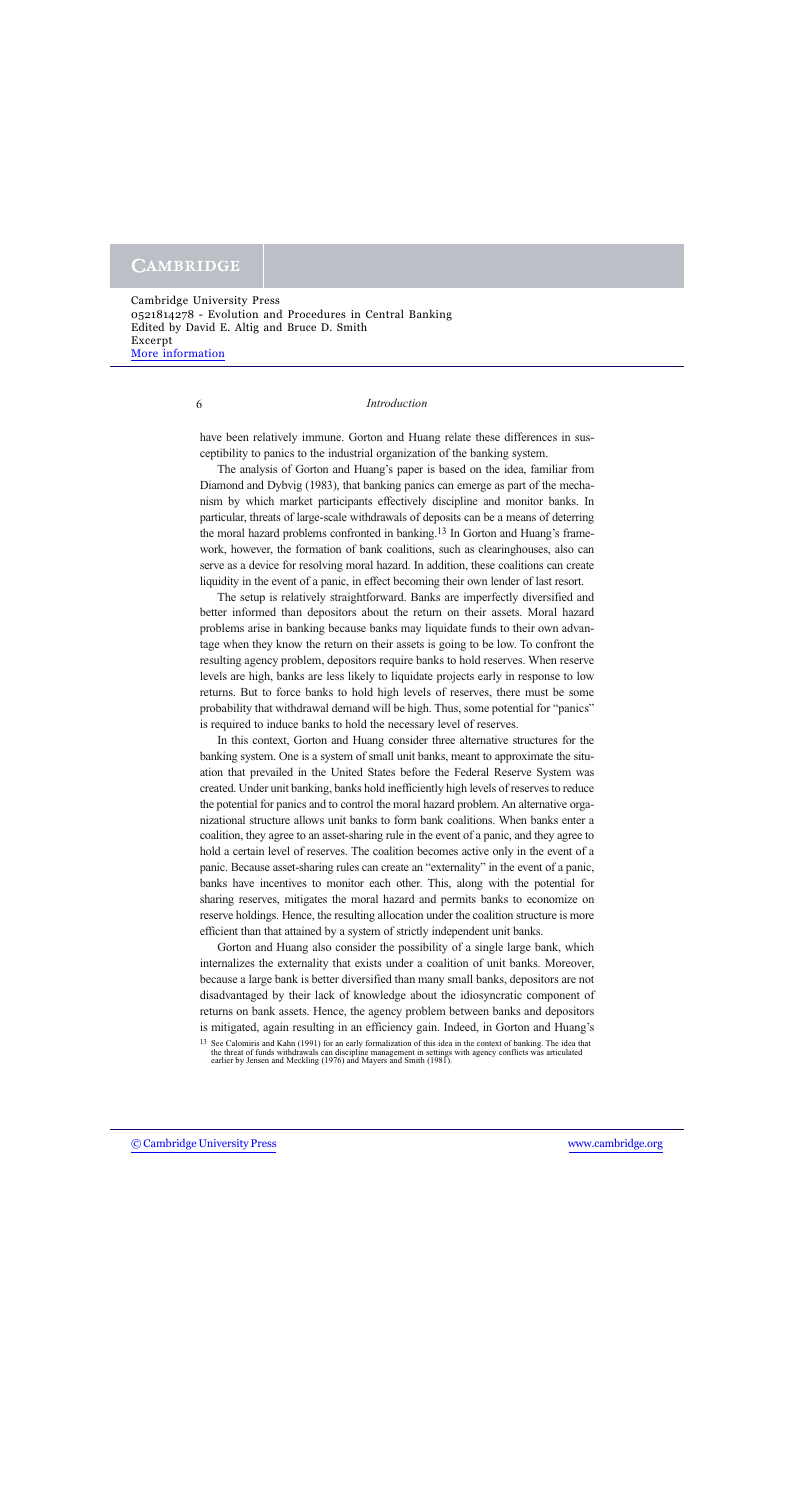model, removing depositor concern about the idiosyncratic component of the return on bank assets eliminates the informational asymmetry in the economy altogether, thereby eliminating the disciplinary role of bank panics.

The Gorton–Huang analysis suggests that it is by no means clear that the creation of a central bank can improve upon the allocation of resources that can be achieved by an appropriately organized banking system. Furthermore, as the authors note, clearinghouses issued 2.5 percent of the money supply (in the form of clearinghouse loan certificates) in the U.S. banking panic of 1893 and 4.5 percent in the panic of 1907. The authors thus pose an interesting challenge to the purported need for a central bank to confront the problem of liquidity provision during bank panics.

There are, however, some natural questions raised by Gorton and Huang's analysis. For instance, was it difficult as a practical matter for depositors to infer information about the return on bank assets? In a world without deposit insurance, and without regulation of rates of interest on deposits, might depositor funds have been priced (that is, rates of interest on deposits been set) in a way that revealed information about bank asset returns? When bank shares were publicly traded, couldn't equity values have revealed similar information?

Perhaps more importantly, the Gorton–Huang analysis abstracts from monopoly distortions that might be expected to emerge in the case of a single large bank or multiple banks with the potential to collude through coalitions. John Boyd raises this point in his discussion and effectively asks whether the welfare losses from creating bank monopolies might not outweigh other welfare gains that result from moving away from strict unit banking. Boyd's point has broader generality in view of another common argument: that giving banks monopoly profits provides them with incentives to avoid taking excessively risky positions, which might lead to the loss of their "charter value." Granting banks monopoly power, whether by explicit design or mere acquiescence to monopolistic banking structures, may create welfare losses that more than offset the potential gains from reduced risk taking.

Boyd's discussion of Gorton and Huang raises another important consideration. In practice, large banks are not necessarily better diversified than small banks. Until we understand why this might be the case, we may want to exercise caution in considering arguments that proceed from the idea that a small number of large banks is necessarily preferable to a large number of small banks.

Rolnick, Smith, and Weber's contribution to this volume considers another problem—currency uniformity—which has, at some points in history, led to the creation of a central bank. In antebellum United States, the bulk of the money supply consisted of notes issued by private banks.<sup>14</sup> Almost all of these banks

<sup>&</sup>lt;sup>14</sup> Temin (1969), for instance, estimates that privately issued notes constituted nearly 90 percent of the money supply in the late 1820s.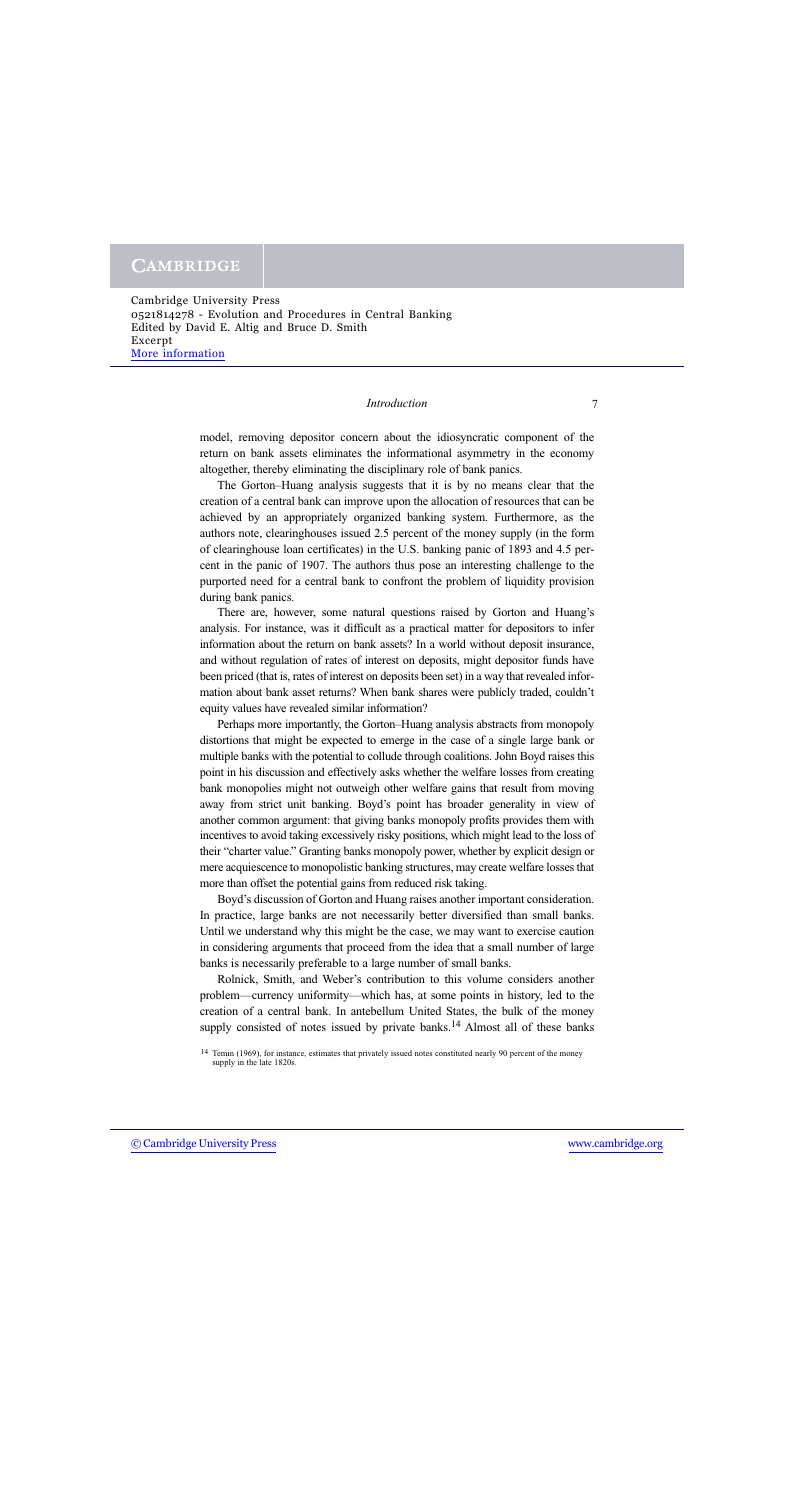Cambridge University Press 0521814278 - Evolution and Procedures in Central Banking Edited by David E. Altig and Bruce D. Smith Excerpt [More information](http://www.cambridge.org/0521814278)

# *Introduction*

operated under state charters or state-created free banking laws. The state banknotes often circulated against each other, and against government-issued coins, at market-determined exchange rates. In other words, discounts and, in some cases, premiums were observed on the notes of different banks. These discounts and premiums could and did vary over time and across locations. The result was that a variety of "dollars" with different market values were being issued by different entities—the currency was not uniform.

The lack of currency uniformity was viewed as an important economic problem throughout the history of the antebellum United States, at least by the federal government, and various attempts were made to produce a superior monetary payments system. Indeed, the Second Bank of the United States—the sole federally chartered bank in the country—was created with the explicit objective of creating a uniform currency. In 1832, Andrew Jackson vetoed the renewal of the Second Bank's charter, citing among his reasons the Bank's failure to produce a uniform currency. Rolnick, Smith, and Weber identify reasons why the Second Bank of the United States was unsuccessful in creating a uniform currency. But central to their paper is a private arrangement for creating a uniform currency that prevailed in New England from the mid-1820s until nearly the Civil War, the Suffolk Banking System.

The Suffolk Banking System was a private arrangement, operated by the Suffolk Bank of Boston, for clearing notes issued by various banks.15 New England banks could join the Suffolk system and, if they did, the Suffolk Bank would clear their notes at par (face value). Moreover, the costs of note clearing were largely born by note issuers, a condition that Rolnick, Smith, and Weber identify as an important feature in creating an environment in which banknotes would circulate at par.16 In fact, the Suffolk system succeeded in creating a uniform currency throughout New England. Indeed, Bruce Champ's discussion alludes to yet other private arrangements that came close to achieving currency uniformity within restricted geographical regions. As with the Gorton–Huang essay, Rolnick, Smith, and Weber challenge the need for central banks to guarantee currency uniformity or the existence of an efficient payments system.

Open questions do, of course, remain. In his remarks, Neil Wallace asks whether it is necessarily optimal for all privately issued notes to circulate at par.<sup>17</sup> In addition, the Suffolk system gave the Suffolk Bank monopoly power in certain areas, raising the same issues that John Boyd emphasizes in his comments on Gorton and Huang. Indeed, consistent with Boyd's criticism of market arrangements that work by giving some banks monopoly power, other work by Rolnick,

<sup>&</sup>lt;sup>15</sup> See Rolnick, Smith, and Weber (1998) for a concise overview of the Suffolk Banking System and its activities. <sup>16</sup> The costs of note clearing and presentation were born by the issuers of notes under the National Banki

System in the United States as well.<br>
<sup>17</sup> See also Smith and Weber (1999), who show that the resource allocation achieved through a private arrangement like the Suffolk system need not have dominated that achieved with private note issue, and with notes sometimes circulating at discounts.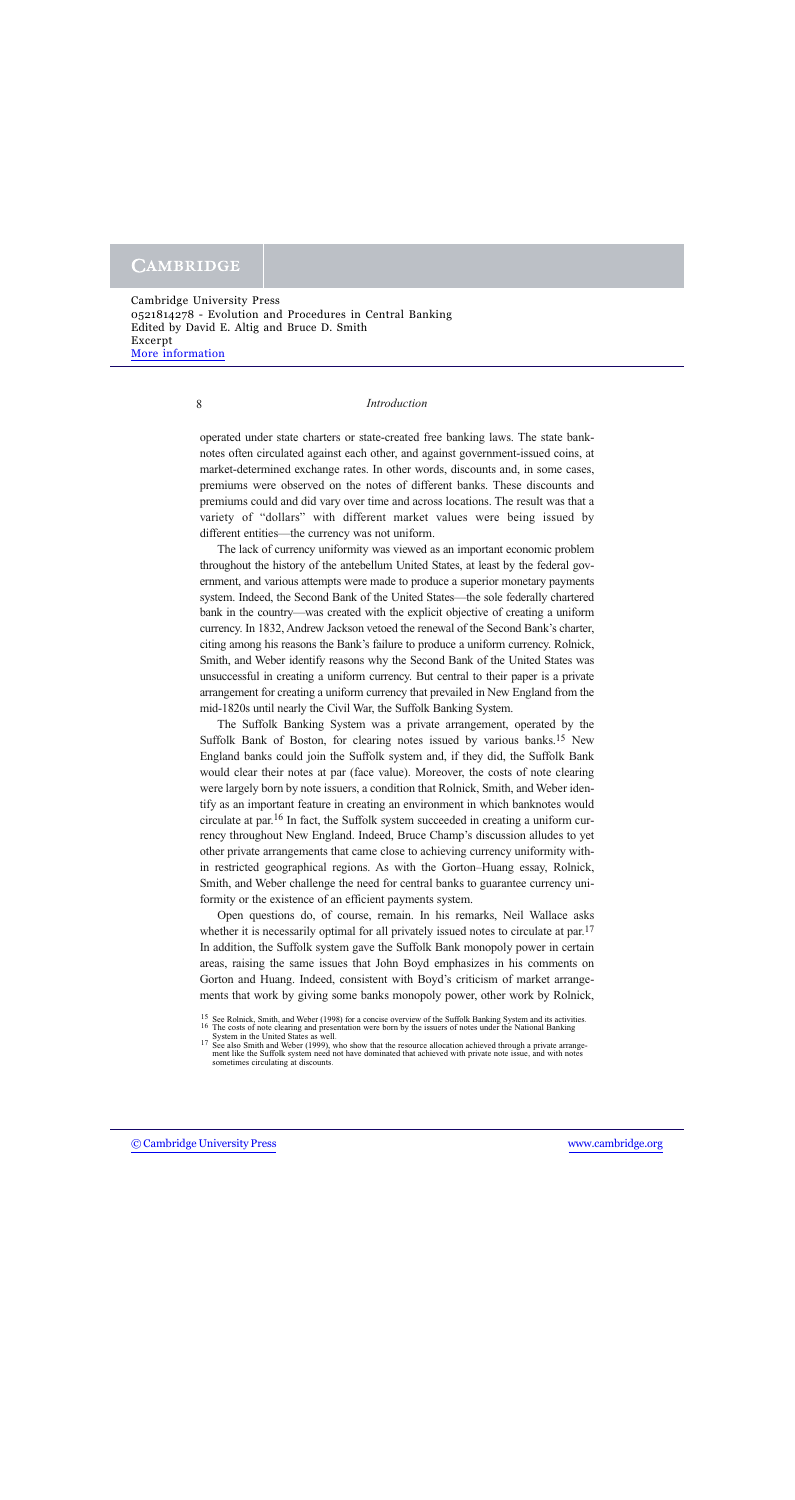Smith, and Weber (1998) suggests that most of the welfare gains generated by the Suffolk system accrued to the owners of the Suffolk Bank.

It may be premature to conclude that market arrangements can completely supplant central banks. At the very least, however, Rolnick, Smith, and Weber suggest that private market arrangements for issuing currency can work well in providing a uniform currency, calling into question the necessity of central banks regarding this particular function.

Alberto Trejos also contemplates the need for central banks (or lack thereof), although in a much different context. Trejos' contribution, in particular, is about "dollarization." Rooted in the modern context of almost universal governmental monopoly control of fiat money creation, discussions of dollarization proceed on the assumption that some large countries will issue currency—presumably, through a central bank. But dollarization is at least partly the international extension of the quest for a uniform currency. The impulse for a national central bank that Rolnick, Smith, and Weber take up echoes in the arguments for a single or small number of dominant central banks discussed by Trejos and other proponents of dollarization. But then, so may the private-market challenge posed by the Suffolk experiment. It seems useful to separate the question of the optimality of a uniform currency (or effectively uniform, in the case of different currencies that always trade at parity) from the question of whether the sources of money should be the institutions of government. The dollarization debate typically deals with the former question, letting stand an implicit affirmative answer to the latter. In this, Trejos' analysis is no exception.

Because of its international context, dollarization introduces elements that are absent when the questions are posed within the confines of individual sovereign nations. In particular, even if we conclude that a uniform currency is desirable, and even if we further conclude that currencies should be government liabilities, dollarization raises the question of whether every country needs a central bank. In effect, dollarization adds the optimal number of central banks to the list of unknowns.

As Trejos notes, de facto dollarization is well under way in many parts of Latin America. In Costa Rica, for instance, 61 percent of bank credit is dollar denominated. In Peru, the analogous number is 82 percent. There have been strong trends toward unofficial dollarization. In Peru, only 50 percent of bank credit was dollar denominated in 1990. Observations such as this lead Trejos to describe a vision of the future in which there will be many small countries with no national currency and no meaningful central bank. The potential benefit, according to Trejos, would